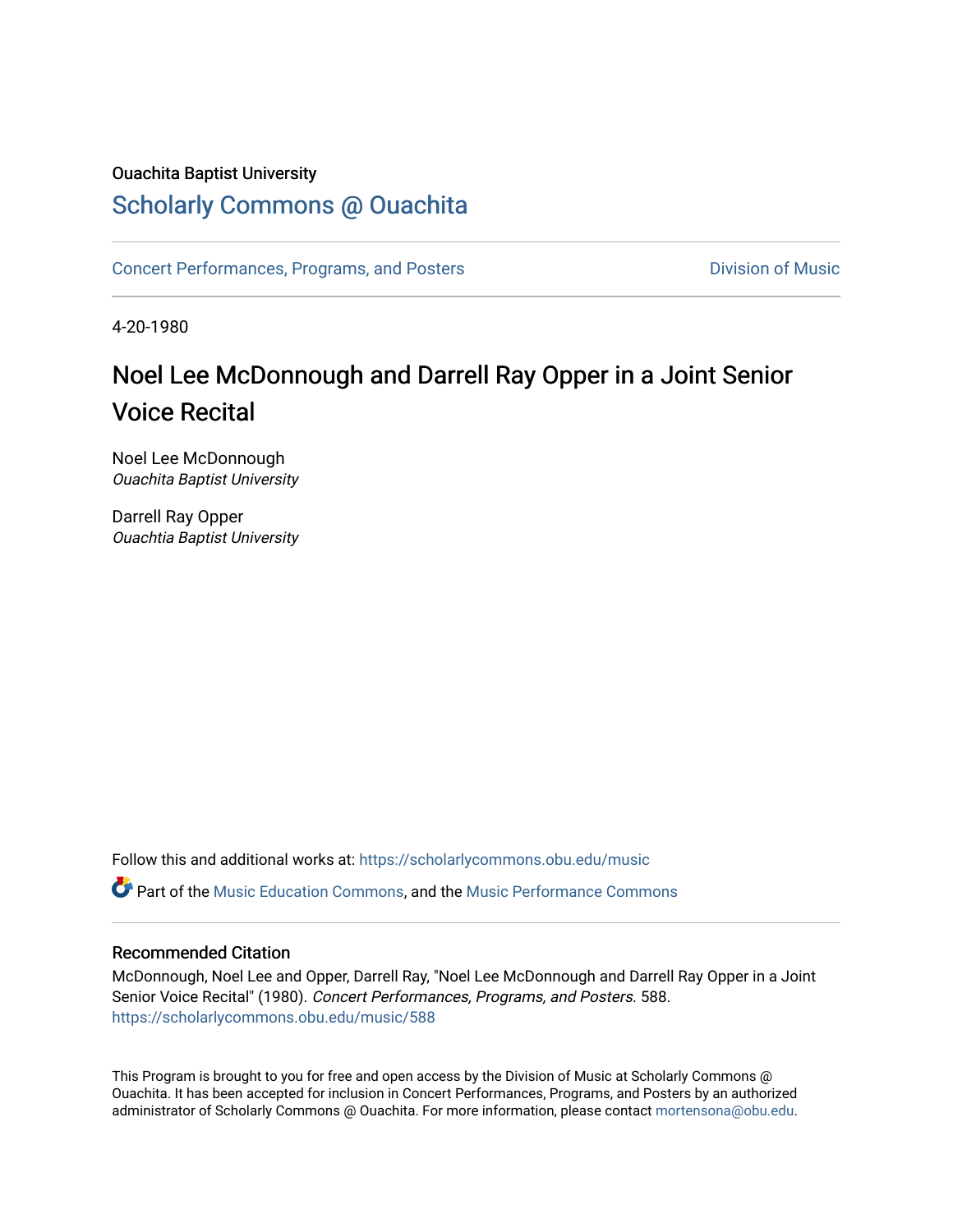## **Ouachita Baptist University School of Music**

presents

## **Noel Lee McDonnough Baritone**

assisted by Sylvia McDonnough

and

# **Darrell Ray Opper Baritone**

assisted by James Burleson

in

### **Senior Recital**

Sunday, April 20, 1980, 3:00p.m. Mabee Fine Arts Center Recital Hall

"I will bless the Lord at all times; his praise shall continually be in my mouth." Psalms 34:1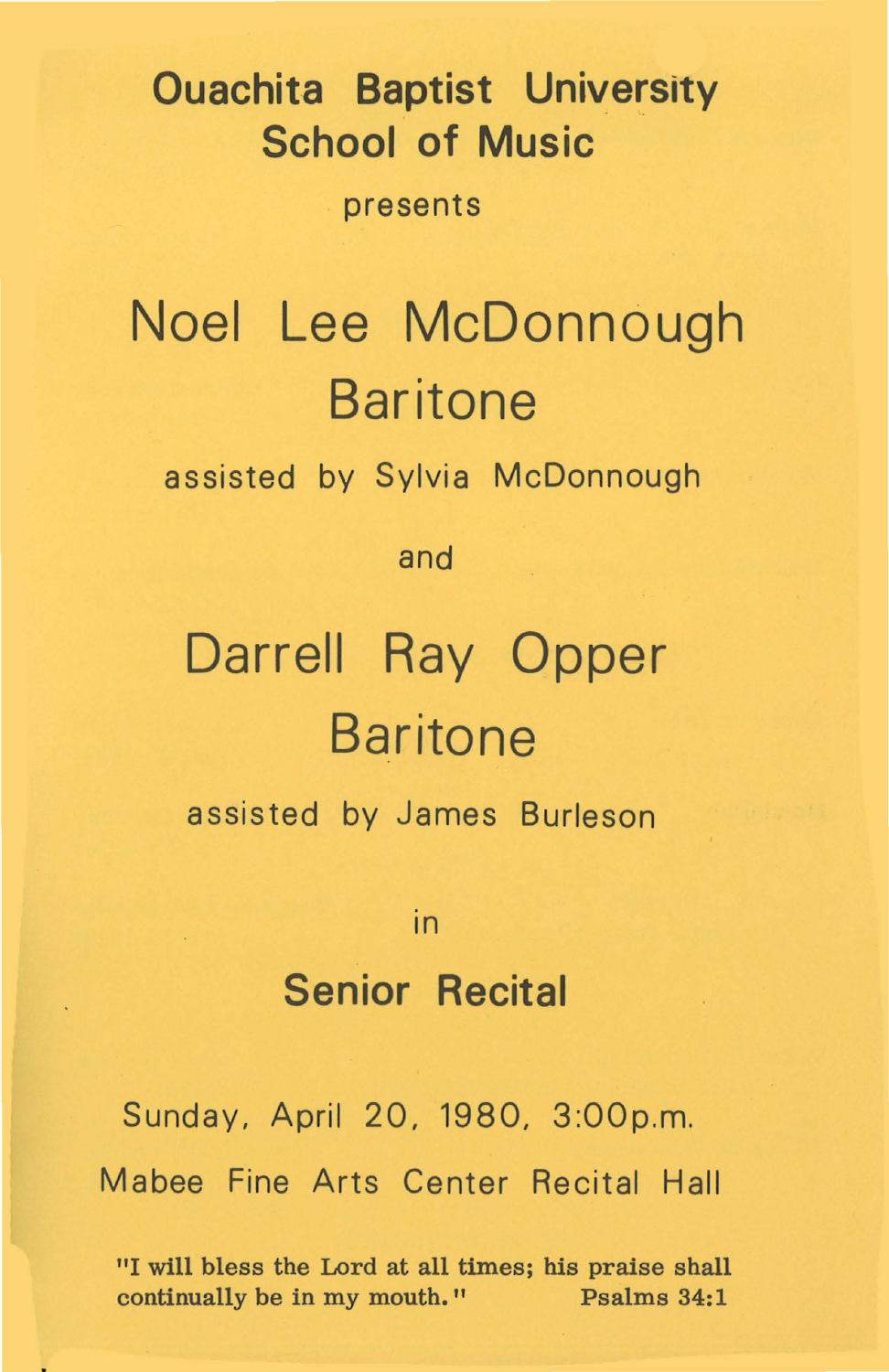Vittoria, mio core!

In this, O vain misguided man: from The Seasons

\*\*\*\*\*\*\*\*\*\*

Cäcilie

Mondnacht

Meine Liebe ist grün

\*\*\*\*\*\*\*\*\*\*

Après un Rêve

Mandoline

Si può?... Si può? Prologue from "Pagaliacci"

\*\*\*\*\*\*\*\*\*\*

**Indian Homecoming** Text: Abraham Lincoln (adapted)

An Old Song Re-sung

Giacomo Carissimi  $(1605 - 1674)$ 

> Joseph Haydn  $(1732 - 1809)$

**Richard Strauss**  $(1864 - 1949)$ 

**Robert Schumann**  $(1810 - 1856)$ 

**Johannes Brahms**  $(1833 - 1897)$ 

> Gabriel Faure  $(1845 - 1924)$

**Claude Debussy**  $(1862 - 1918)$ 

Ruggiero Leoncavallo  $(1858 - 1919)$ 

> **Jack Beeson**  $(1921 - )$

Charles T. Griffes  $(1884 - 1920)$ 

MR. MCDONNOUGH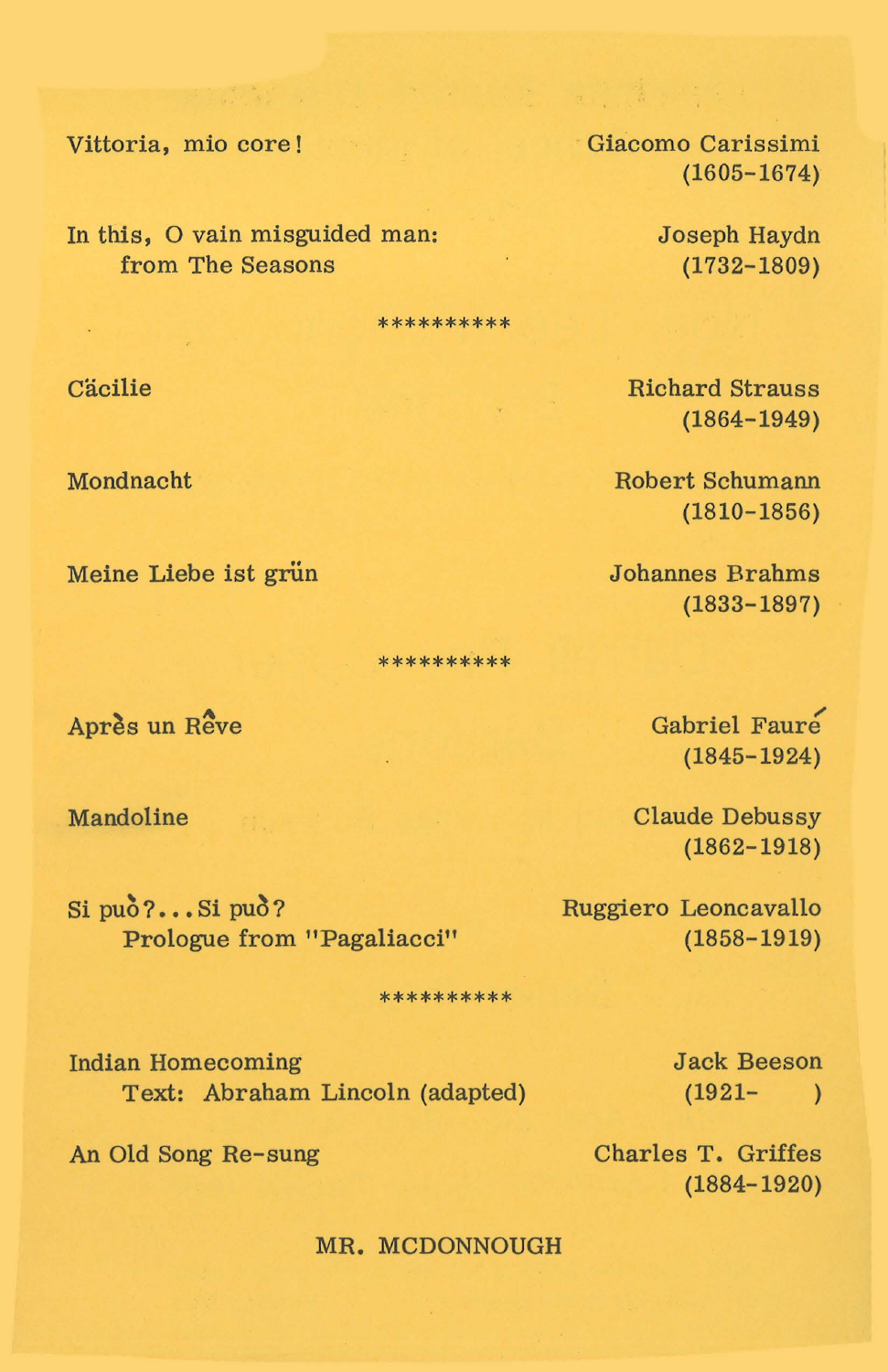Begli Occhi, Io Non mi Pento

Le pescatrici Mastricco's Aria: "Son vecchio, son furbo"

\*\*\*\*\*\*\*\*\*

Wie Melodien zieht es mir

Le Manoir de Rosemonde

Faust "Avant de quitter ces lieux"

\*\*\*\*\*\*\*\*\*

Christmas Oratorio "O Lord, my darken'd heart"

Psalm 25

Jacopo Antonio Perti (1661-1756)

> Joseph Haydn (1732-1809)

Johannes Brahms (1833-1897)

> Henri Duparc (1848-1933)

Charles Gounod (1818-1893)

> J. S. Bach (1685-1750)

Charles W. Ore  $(1936 - )$ 

MR. OPPER